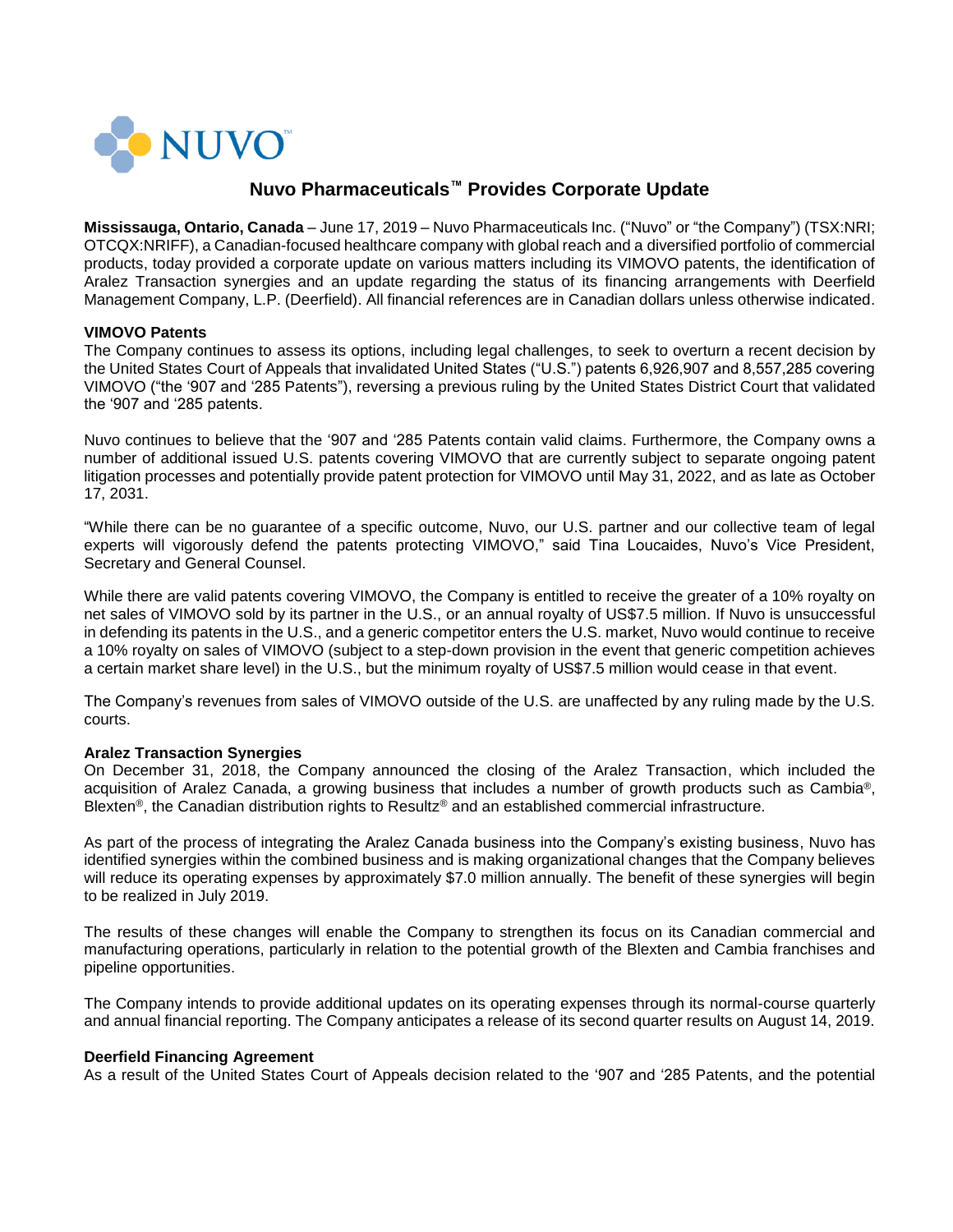future financial implications to Nuvo, Deerfield and the Company have agreed in principle to a payment deferral mechanism in the event that VIMOVO U.S. market exclusivity is lost.

The terms reached with Deerfield allow for minimum quarterly payments to be deferred by the difference between the existing minimum annual royalty due from VIMOVO sales in the U.S. and the actual amount of royalties received. The deferral mechanism would not be automatic and any deferrals actually made would be at the sole discretion of Nuvo.

Consequently, the Company anticipates that its cash position of \$16.5 million as at March 31, 2019, together with its cash flow generated from operations, in conjunction with the financing agreement in principle with Deerfield, would be sufficient to execute its current business plan in the next 12 months and to meet its ongoing debt obligations, even in the event that VIMOVO U.S. market exclusivity is lost.

## **Update on Nuvo's Canadian Commercial Business**

Nuvo's Canadian commercial business continues to perform as expected. Third-party prescription data, now available for April 2019, reported total prescriptions ("TRx") for Nuvo's two main promoted products - Blexten and Cambia increased 72% and 33%, respectively compared to April 2018.

"The integration of the Aralez business with Nuvo's existing business is progressing well and the performance of the Company's Canadian commercial business is meeting our expectations," said Jesse Ledger, Nuvo's President and CEO. "While the VIMOVO patent situation remains an uncertainty, Nuvo, along with its U.S. partner, intend to aggressively defend our intellectual property."

Mr. Ledger continued, "The identification of the Aralez Transaction synergies and the payment optionality agreed to in principle with Deerfield are positive developments that we believe will support Nuvo's continued focus on longterm growth. Deerfield continues to support our vision to expand our business through strategic licensing and acquisitions."

#### **About Nuvo Pharmaceuticals Inc.**

Nuvo (TSX: NRI; OTCQX: NRIFF) is a Canadian-focused healthcare company with global reach and a diversified portfolio of commercial products. The Company targets several therapeutic areas, including pain, allergy and dermatology. The Company's strategy is to in-license and acquire growth-oriented, complementary products for Canadian and international markets and to out-license select products in global markets. Nuvo's head office is located in Mississauga, Ontario, Canada, its international operations are located in Dublin, Ireland and its manufacturing facility is located in Varennes, Québec, Canada. The Varennes facility operates in a Good Manufacturing Practices (GMP) environment respecting the U.S, Canada and E.U. GMP regulations and is regularly inspected by Health Canada and the U.S. Food and Drug Administration (FDA). For additional information, please visit [www.nuvopharmaceuticals.com.](http://www.nuvopharmaceuticals.com/)

# **FOR MORE INFORMATION, PLEASE CONTACT:**

Investor Relations Email: [ir@nuvopharm.com](mailto:ir@nuvopharm.com)

# **Forward-Looking Statements**

*This press release contains "forward-looking information" as defined under Canadian securities laws (collectively, "forwardlooking statements"). The words "plans", "expects", "does not expect", "goals", "seek", "strategy", "future", "estimates", "intends",*  "anticipates", "does not anticipate", "projected", "believes" or variations of such words and phrases or statements to the effect that *certain actions, events or results "may", "will", "could", "would", "should", "might", "likely", "occur", "be achieved" or "continue" and similar expressions identify forward-looking statements. In addition, any statements that refer to expectations, intentions, projections or other characterizations of future events or circumstances contain forward-looking statements.*